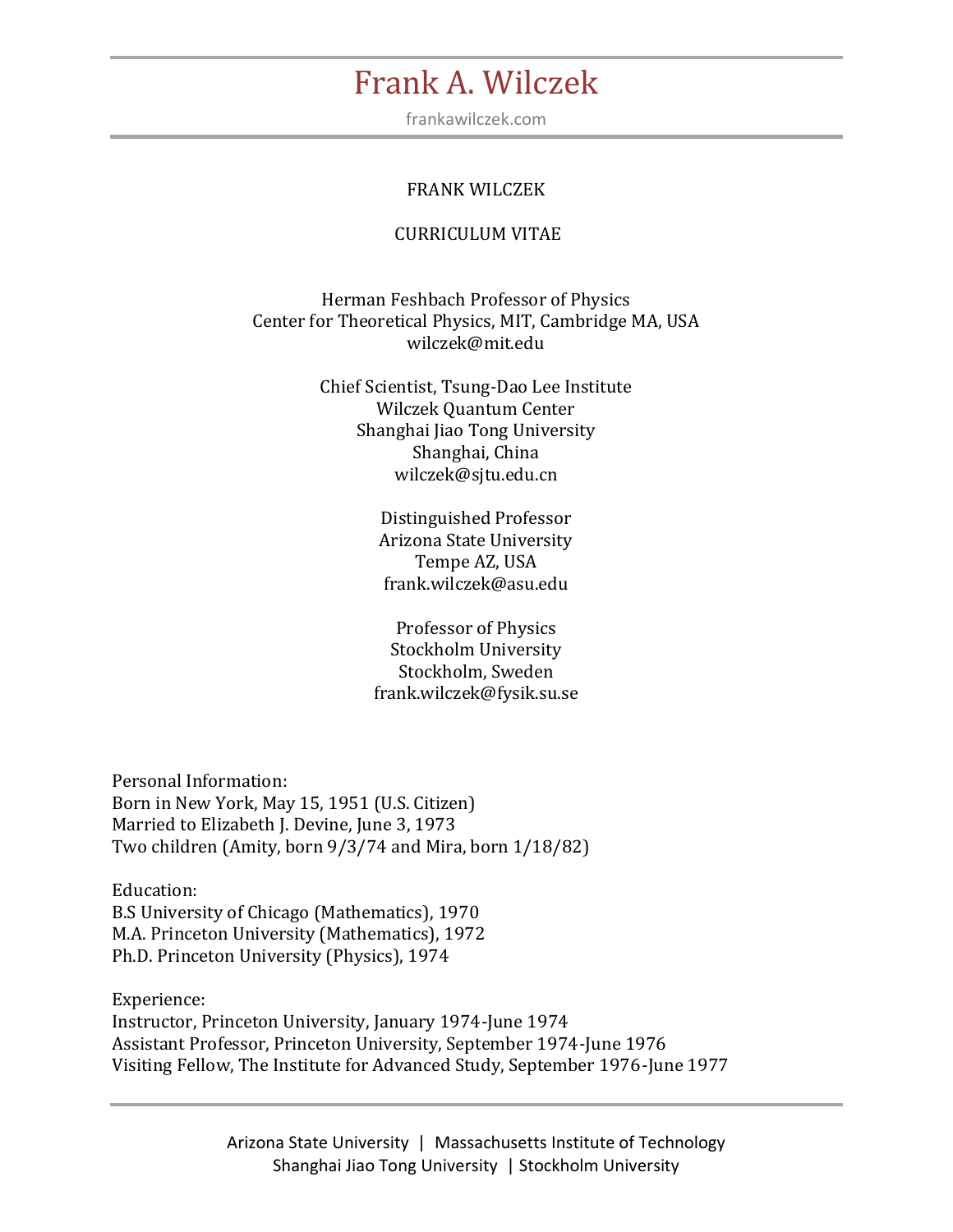frankawilczek.com

Assistant Professor, Princeton University, September 1977-June 1978 Associate Professor, Princeton University, September 1978-June 1980 Professor, Princeton University, July 1980-June 1981 Professor, University of California, Santa Barbara, November 1980-December 1988 Member, Institute for Theoretical Physics, University of California, Santa Barbara, November 1980-December 1988 Visiting Professor, Harvard University, September 1987-June 1988 Professor, School of Natural Sciences, The Institute for Advanced Study, Princeton, NJ, January 1989-August 2000 Professor, Massachusetts Institute of Technology, September 2000- Visiting Professor, NORDITA, Fall 2007 - Visiting Professor, Oxford University, Spring 2008 Distinguished Visiting Professor, Arizona State University, Winter 2010-2016 Chief Scientist, Wilczek Quantum Center, Shanghai Jiao Tong University, Shanghai, China, October 2014 Distinguished Professor, Arizona State University, July 2016 – Founding Director of the Tsung-Dao Lee Institute at the Shanghai Jiao Tong University in Shanghai, China, Sept. 2017.

#### 1967 Westinghouse Science Talent Search, 4th Prize 1967-1970 University Scholar, University of Chicago 1969 Phi Beta Kappa 1973 Ettore Majorana "Best Student" Prize 1975-1977 AP Sloan Foundation Fellow July 1982-1987 John & Catherine MacArthur Foundation Fellow April 1986 American Physical Society J.J. Sakurai Prize May 1990- Member, U. S. National Academy of Sciences April 1993- Member, American Academy of Arts and Sciences Aug. 1994 Awarded the 1994 Dirac Medal and Prize by the International Centre for Theoretical Physics (Trieste, Italy) May 2000- Foreign Member, Royal Netherlands Academy of Arts and Sciences Dec. 2000- Fellow, American Association for Advancement of Science

Awards, Honorary Societies: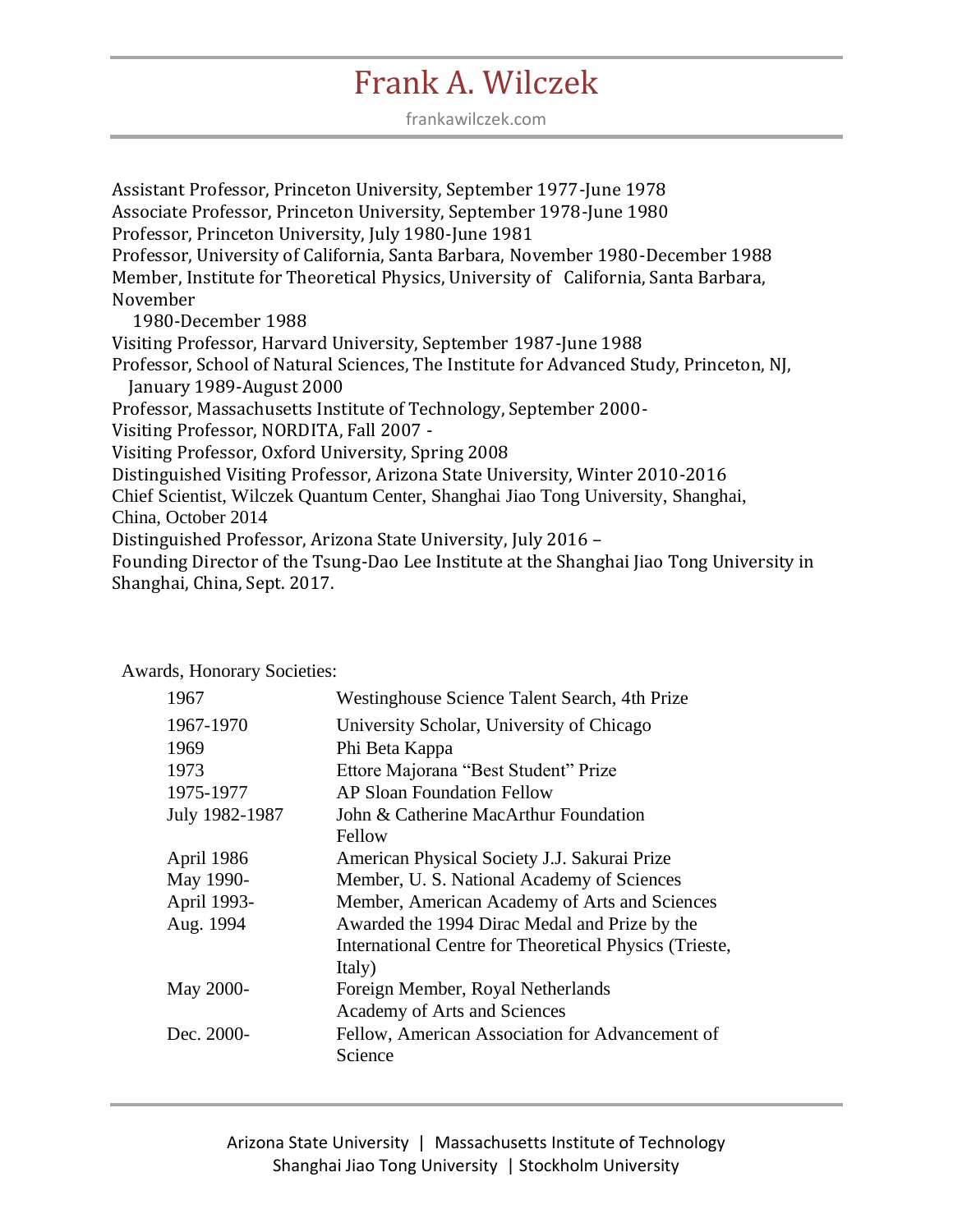| <b>May 2001</b>  | Honorary Doctorate, Universite de Montreal                                                                                                    |
|------------------|-----------------------------------------------------------------------------------------------------------------------------------------------|
| April 2002       | Michelson-Morley Prize, Case Western Reserve University                                                                                       |
| Oct. 2002        | Lorentz Medal, Royal Netherlands Academy of Arts<br>and Science                                                                               |
| April 2003       | Lilienfeld Prize, American Physical Society                                                                                                   |
| <b>July 2003</b> | High Energy Physics Prize, European Physical Society                                                                                          |
| <b>July 2003</b> | Faculty of Mathematics and Physics Commemorative Medal,<br>Charles University, Prague                                                         |
| Dec. 2004        | Nobel Prize in Physics, Royal Swedish Academy of Sciences,<br>Stockholm, Sweden                                                               |
| Jan. 2005        | King Faisal International Prize for Science, King Faisal<br>Foundation                                                                        |
| April 2005       | Member, American Philosophical Society,<br>Philadelphia                                                                                       |
| June 2005        | Golden Plate Award, Academy of Achievement,<br>New York                                                                                       |
| April 2007       | Honorary Doctorate, Clark University                                                                                                          |
| Aug. 2007        | Elected Fellow, Polish Academy of Arts and<br>Sciences                                                                                        |
| <b>May 2008</b>  | Honorary Doctorate, Maria Curie-Sklodowska<br>University                                                                                      |
| Aug. 2008        | Honorary Doctorate, The Ohio State<br>University                                                                                              |
| Nov. 2008        | Julius Wess Award (Inaugural), Karlsruhe Institute of<br>Technology                                                                           |
| Dec. 2008        | <b>Casimir Funk Award</b>                                                                                                                     |
| April 2012       | The Kosciuszko Medal, Kosciuszko Foundation                                                                                                   |
| Sept. 2012       | Honorary Doctorate, Jagiellonian<br>University, Krakow                                                                                        |
| Jan. 2013        | Honorary Doctorate, Uppsala University                                                                                                        |
| Oct. 2013        | Honorary Doctorate, Gustavus<br><b>Adophus College</b>                                                                                        |
| Dec. 2013        | Oskar Klein Medal,<br><b>Stockholm University</b>                                                                                             |
| June 2014        | First Prize Award from Gravity Research Foundation "From B-<br>modes to quantum gravity and unification of forces," (with<br>Lawrence Krauss) |
| Oct. 2015        | Doctor Honoris Causa, Rzeszow University, Podkarpacie region,<br>Poland                                                                       |
| Sept. 2016       | Richard E. Prange Prize, University of Maryland                                                                                               |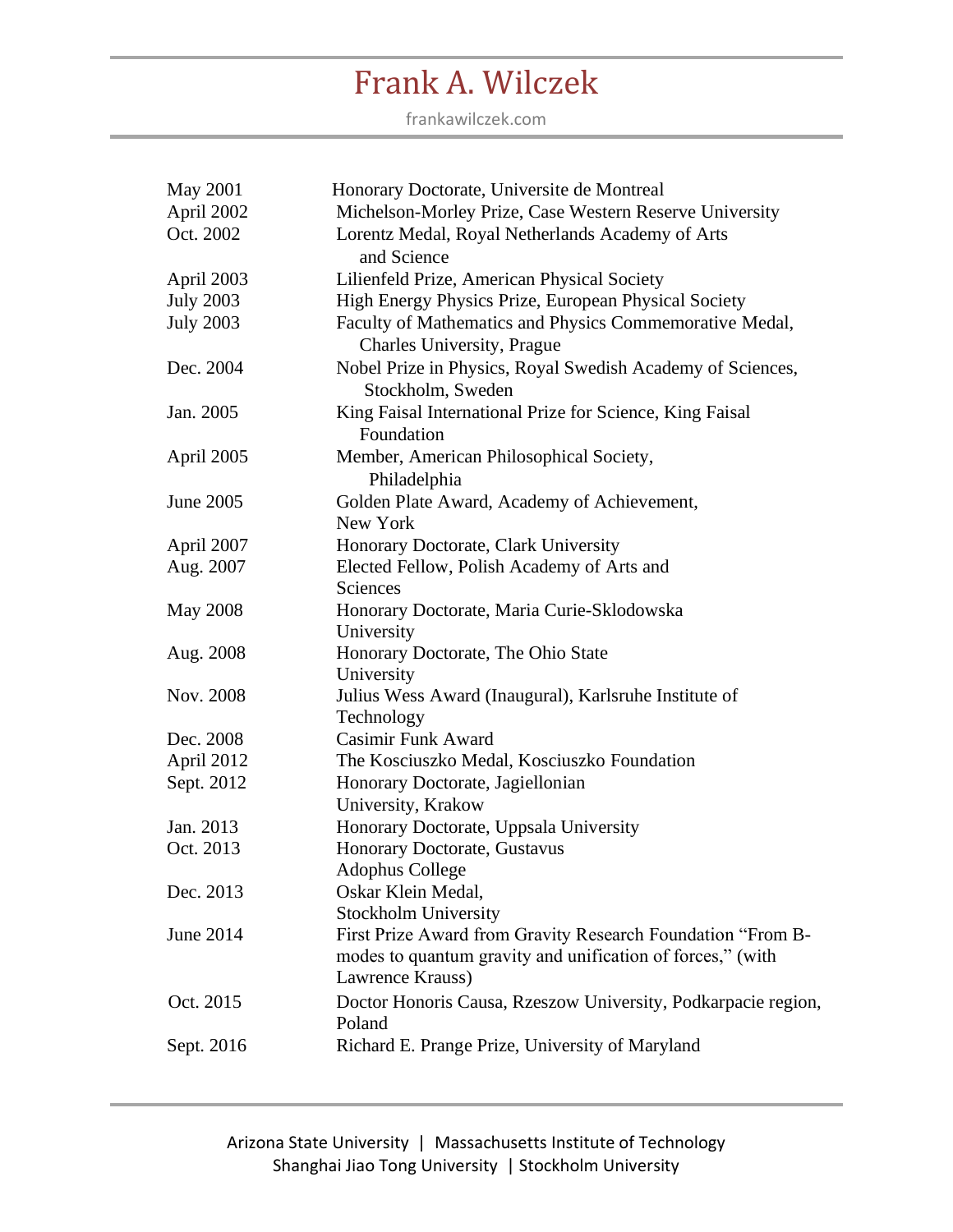| Nov. 2017          | Society for design and process science transformative<br>achievement award, Birmingham, AL                               |
|--------------------|--------------------------------------------------------------------------------------------------------------------------|
| May 2020           | First Prize Award from Gravity Research Foundation - "The Noise"<br>of Gravitons" (with Maulik Parikh, George Zahariade) |
| Other Recognition: |                                                                                                                          |
|                    |                                                                                                                          |
| Dec. 1984          | Selected one of America's 100 brightest scientists under 40                                                              |
| Dec. 1984          | Esquire Register; featured in article p. 62, December<br>1984 issue                                                      |
| <b>June 1998</b>   | Elected to University of Chicago Board of Trustees                                                                       |
| April 2003         | "The World's Numerical Recipe" selected to be                                                                            |
|                    | included in Best American Science Writing 2003                                                                           |
|                    | ed. O. Sacks (Ecco/HarperCollins)                                                                                        |
| April 2005         | "Whence the Force of F=ma?" selected to be                                                                               |
|                    | included in Best American Science Writing 2005                                                                           |
|                    | ed. A Lightman (Ecco/HarperCollins)                                                                                      |
| Nov. 2014          | Wilczek Quantum Center established at ZJUT, Hangzhou, China                                                              |
| Jan. 2016 -        | Monthly column "Wilczek's Universe" at Wall Street Journal                                                               |
|                    | <b>Awarded VR Grant from Swedish Research Council</b>                                                                    |
| Sept.2016          | West Lake Friendship Award – City of Hangzhou                                                                            |
| March 2017         | Awarded ERC Advanced Grant - "The hunt for the hypothetical<br>particles"                                                |
| April 2017         | Lee Kong Chian Distinguished Professor under the IAS's Lee                                                               |
|                    | Kong Chian Endowment Fund.                                                                                               |
|                    | Adjunct Researcher - CECs, Centro de Estudios Científicos                                                                |
|                    | (Center for Scientific Studies)                                                                                          |
| Nov. 2017          | Featured Interview: The Hunt for the Real Time Crystal - DN.SE                                                           |
|                    | (https://www.dn.se/nyheter/vetenskap/jakten-pa-den-                                                                      |
|                    | verkliga-tidskristallen/)                                                                                                |
| Feb. 2018          | Frank Wilczek prize endowed, Jagiellonian University, Krakow,<br>Poland                                                  |
| March 2018         | Founding of SciHub at Arizona State University,                                                                          |
|                    | Tempe, AZ (with Nathan Newman)                                                                                           |
| Dec. 2019          | Award from the Knut and Alice Wallenberg Foundation towards                                                              |
|                    | artificial intelligence (WASP) and quantum technology (WACQT)                                                            |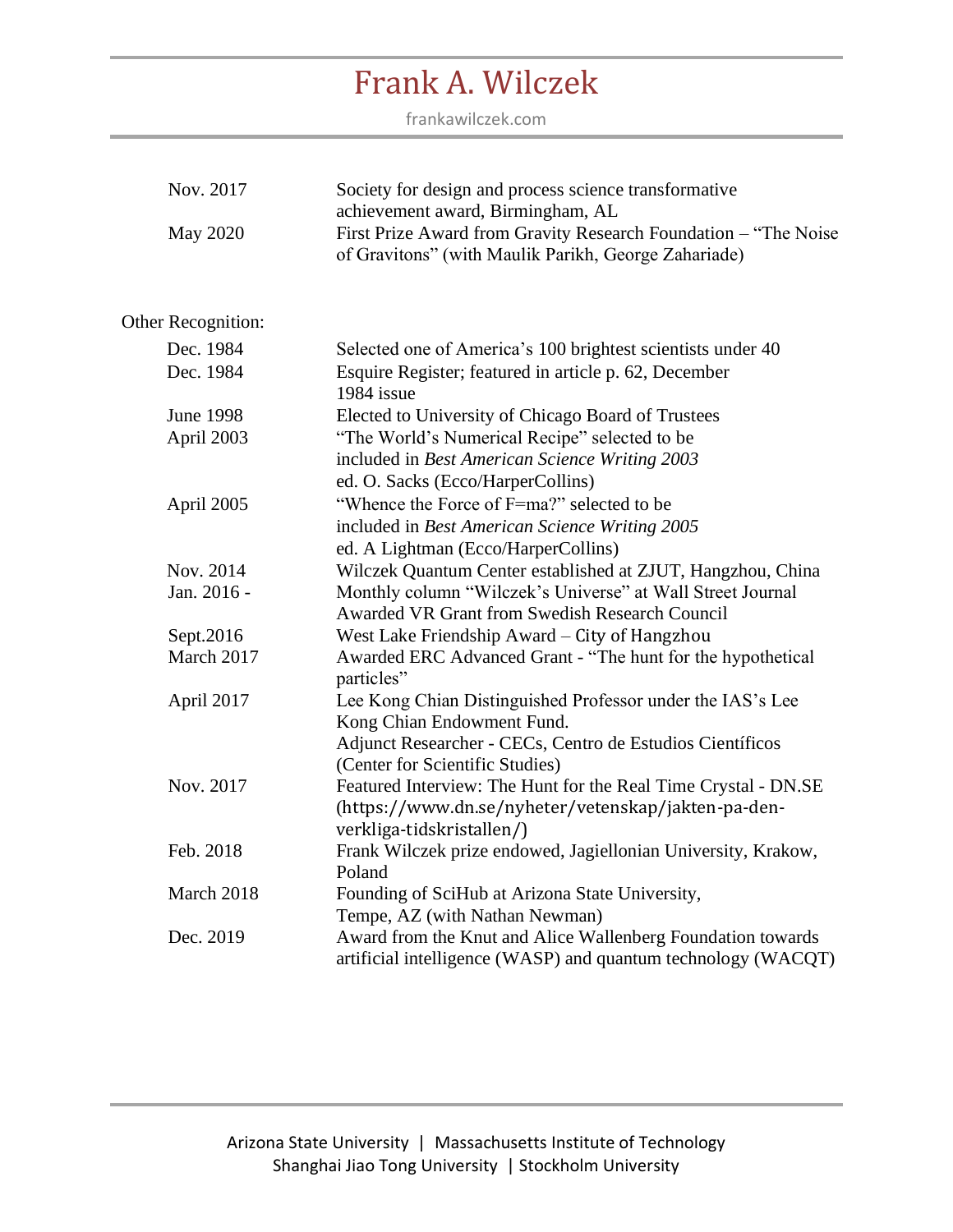frankawilczek.com

| Sept. 2021  | Shanghai Magnolia Silver Award 2021 - City of Shanghai |
|-------------|--------------------------------------------------------|
| Nov. 2021   | Membership in Chinese Academy                          |
| April. 2022 | Inaugural Steven Weinberg Memorial lecture and Steven  |
|             | Weinberg medal (U. of Texas, Austin)                   |
| May.2022    | <b>Templeton Prize</b>                                 |

### Honorific Appointments:

| Sept. 1984-1990 | <b>Chancellor Robert Huttenback Professor of</b><br>Physics, UCSB                                                                  |
|-----------------|------------------------------------------------------------------------------------------------------------------------------------|
|                 | June 1986-Sept. 1988 Regent's Fellow, Smithsonian                                                                                  |
|                 | <b>Astrophysical Observatory</b><br>Sept. 1994-June 1997 Leland Haworth Distinguished Scientist, Brookhaven National<br>Laboratory |
|                 | Oct. 1997-Aug. 2000 J. Robert Oppenheimer Professor, Institute for Advanced Study                                                  |
| April-June 1998 | Lorentz Professor, Leiden University                                                                                               |
| Sept. 2000-     | Herman Feshbach Professor, Massachusetts Institute of                                                                              |
|                 | Technology                                                                                                                         |
| Jan. 2002 -     | <b>Adjunct Professor, Centros Estudios Científicos</b>                                                                             |
| June 2002       | Visiting Schrödinger-Professor 2002, City of                                                                                       |
|                 | Vienna, Austria                                                                                                                    |
| Jan. 2008       | Rudof Peierls Visiting Professor of Physics, Oxford                                                                                |
|                 | University                                                                                                                         |
| Jan. 2008       | Associate Member and Fellow, All Soul's College                                                                                    |
| Jan. 2010-      | Distinguished Visiting Professor, Arizona State                                                                                    |
|                 | University                                                                                                                         |
| Oct. 2014       | Honorary Professor, Zhejiang University of                                                                                         |
|                 | Technology, Hangzhou, China                                                                                                        |
| Oct. 2014       | Chief Scientist, Wilczek Quantum Center, SJTU, China                                                                               |
| Dec. 2014       | Honorary Member, Polish Physical Society                                                                                           |
| Sept. 2017-     | Founding Director, T.D. Lee Institute, China                                                                                       |
| Dec. 2017-      | Member of The Royal Swedish Academy of Sciences                                                                                    |
|                 | (Kungl. Vetenskaps. Akademien)                                                                                                     |
| Feb. 2018-      | Partner Investigator, Discovery Project, Australian Research<br>Council                                                            |
| Nov 2020-       | Honorary Trustee of the Kosciuszko Foundation                                                                                      |
|                 |                                                                                                                                    |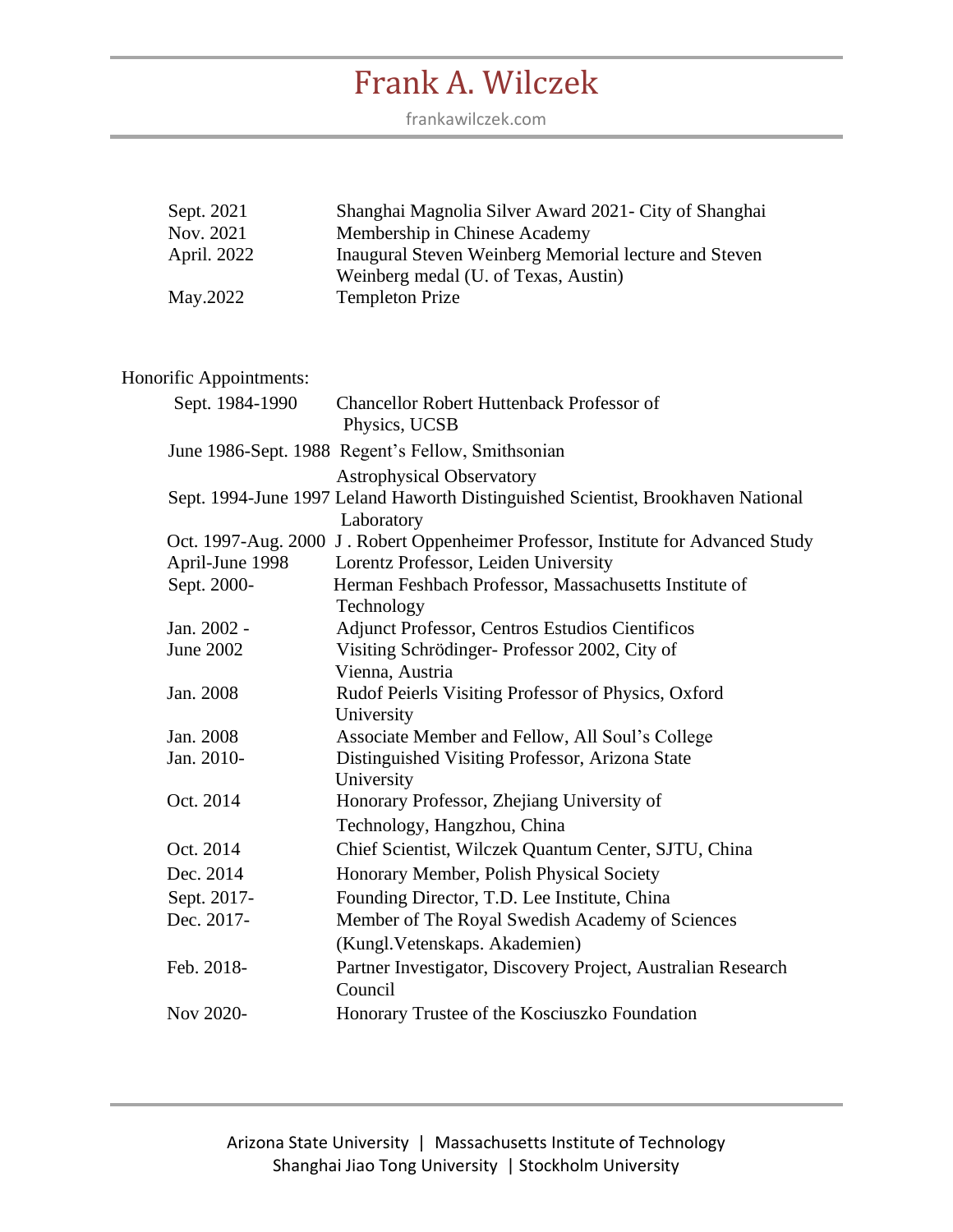| Honorific Lectures: |  |
|---------------------|--|
|                     |  |

| April 1982       | Morris Loeb Lecturer in Physics, Harvard<br>University     |
|------------------|------------------------------------------------------------|
| April 1986       | Flint Lecturer, Yale University                            |
| April 1988       | Hamilton Lecturer, Princeton University                    |
| Jan. 1992        | Scott Hawkins Lecturer, Southern Methodist<br>University   |
| Oct. 1992        | Bethe Lecturer, Cornell University                         |
| April 1993       | Anna McPherson Lecturer, McGill                            |
|                  | University                                                 |
| Dec. 1994        | Rowland Lecturer, University of<br>Kentucky                |
| April 1995       | Michelson Lecturer, Case Western Reserve University        |
| Jan. 1999        | Dashen Lecturer, (inaugural) University of California,     |
|                  | San Diego                                                  |
| April 2001       | H. Primakoff Lecturer, American Physical Society           |
| April 2001       | Potts Lecturer, John Hopkins                               |
|                  | University                                                 |
| April 2001       | A.O. Williams Lecturer, Brown                              |
|                  | University                                                 |
| April 2001       | Pappalardo Lecturer, Massachusetts Institute of Technology |
| Oct. 2003        | Feenberg Memorial Lecturer, University of                  |
|                  | Washington, St. Louis                                      |
| Jan. 2004        | Heilborn Lecturer, Northwestern University                 |
| Feb. 2004        | IFT Lecturer, University of Florida                        |
| April 2004       | Marker Lecturer, Pennsylvania State University             |
| <b>July 2004</b> | J. Robert Oppenheimer Memorial Lecturer,                   |
|                  | Santa Fe                                                   |
| <b>July 2004</b> | Director's Colloquium, Los Alamos National                 |
|                  | Laboratory                                                 |
| Oct. 2004        | Enrico Fermi Lecturer, Argonne National                    |
|                  | Laboratory                                                 |
| Nov. 2004        | Green College Lecturer, University of British              |
|                  | Columbia                                                   |
| Feb. 2005        | Dean Edmonds Lecture, Boston University                    |
| March 2005       | MIT/Ford Lecture, Massachusetts Institute of               |
|                  | Technology                                                 |
| March 2005       | Intel Science Talent Search Distinguished                  |
|                  | Alumni Speaker, Washington, DC                             |
| March 2005       | Raytheon Public Lecture, University of                     |
|                  |                                                            |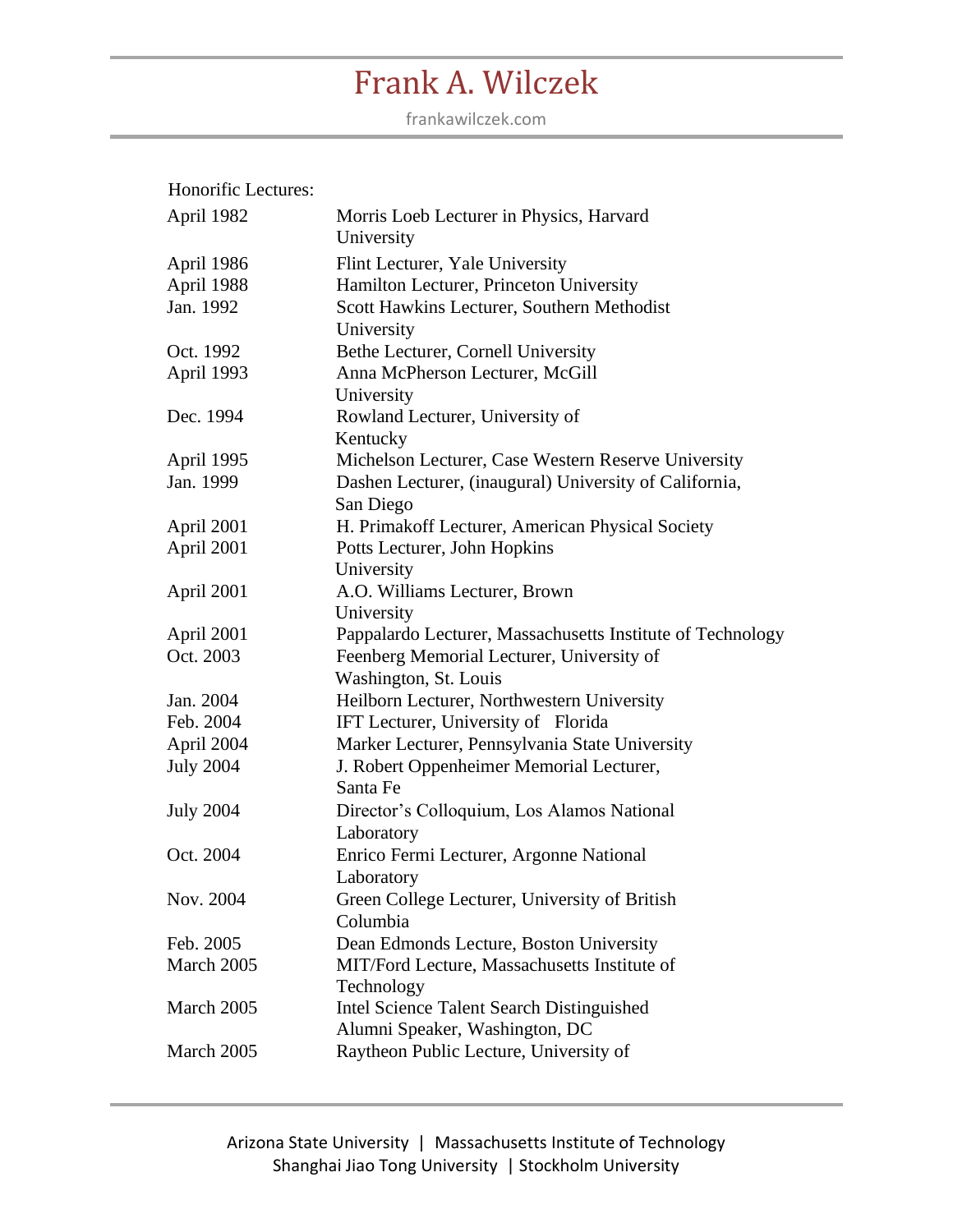|            | Arizona, Tucson                                         |
|------------|---------------------------------------------------------|
| April 2005 | Smith Lecture, The Ohio State University,               |
|            | Columbus                                                |
| April 2005 | Hamilton Lecture, Princeton University                  |
| May 2005   | Simon Cherwell Lecture, Oxford University, UK           |
| June 2005  | Lecture at Lindau, Germany meeting of Nobel             |
|            | Laureates                                               |
| Sept. 2005 | Heinrich Hertz Lecture, Hamburg, Germany                |
| Sept. 2005 | Miller-Breit Lecture, Yale University                   |
| Sept. 2005 | Katzenstein Lecture, University of                      |
|            | Connecticut                                             |
| Sept. 2005 | Wright Lecture, Boston Museum of                        |
|            | Science                                                 |
| Oct. 2005  | Einstein Memorial Lecture, Princeton Chamber of         |
|            | Commerce                                                |
| Nov. 2005  | Kaczmarczik Lecture, Drexel University                  |
| Nov. 2005  | Dean's Lectureship, University of Kentucky              |
| Jan. 2006  | Barkla Lecture, (inaugural) University of               |
|            | Liverpool                                               |
| Jan. 2006  | Zachariasen Lecture, University of                      |
|            | Chicago                                                 |
| Jan. 2006  | Konopinski Memorial Lecture, Indiana University         |
| Feb. 2006  | Scott Lectures, Cambridge University, Cavendish Lab, UK |
| March 2006 | Fritz London Lecture, Duke University                   |
| April 2006 | Crawford Lecture, University                            |
|            | Pittsburgh                                              |
| April 2006 | Simons Lecture, SUNY, Stony Brook                       |
| April 2006 | BSA Distinguished Lecture, Brookhaven National          |
|            | Lab                                                     |
| Oct. 2006  | Fine Lecture, (inaugural) University of                 |
|            | Minnesota                                               |
| Oct. 2006  | Venkateswarlu Memorial Lecture, Alabama                 |
|            | A&M                                                     |
| Nov. 2006  | Nobel Laureate Public Lecture Series, Old Dominion      |
|            | University                                              |
| March 2007 | Houston Lecture, Rice University                        |
| March 2007 | Nobel Laureate Lecture, McMurry                         |
|            | University                                              |
| April 2007 | President's Lecture, Clark University                   |
| Oct. 2007  | Hamilton Lecture, Royal Irish Academy, Dublin           |
| Dec. 2007  | Sir Neil Waters Lecture, Massey University, New         |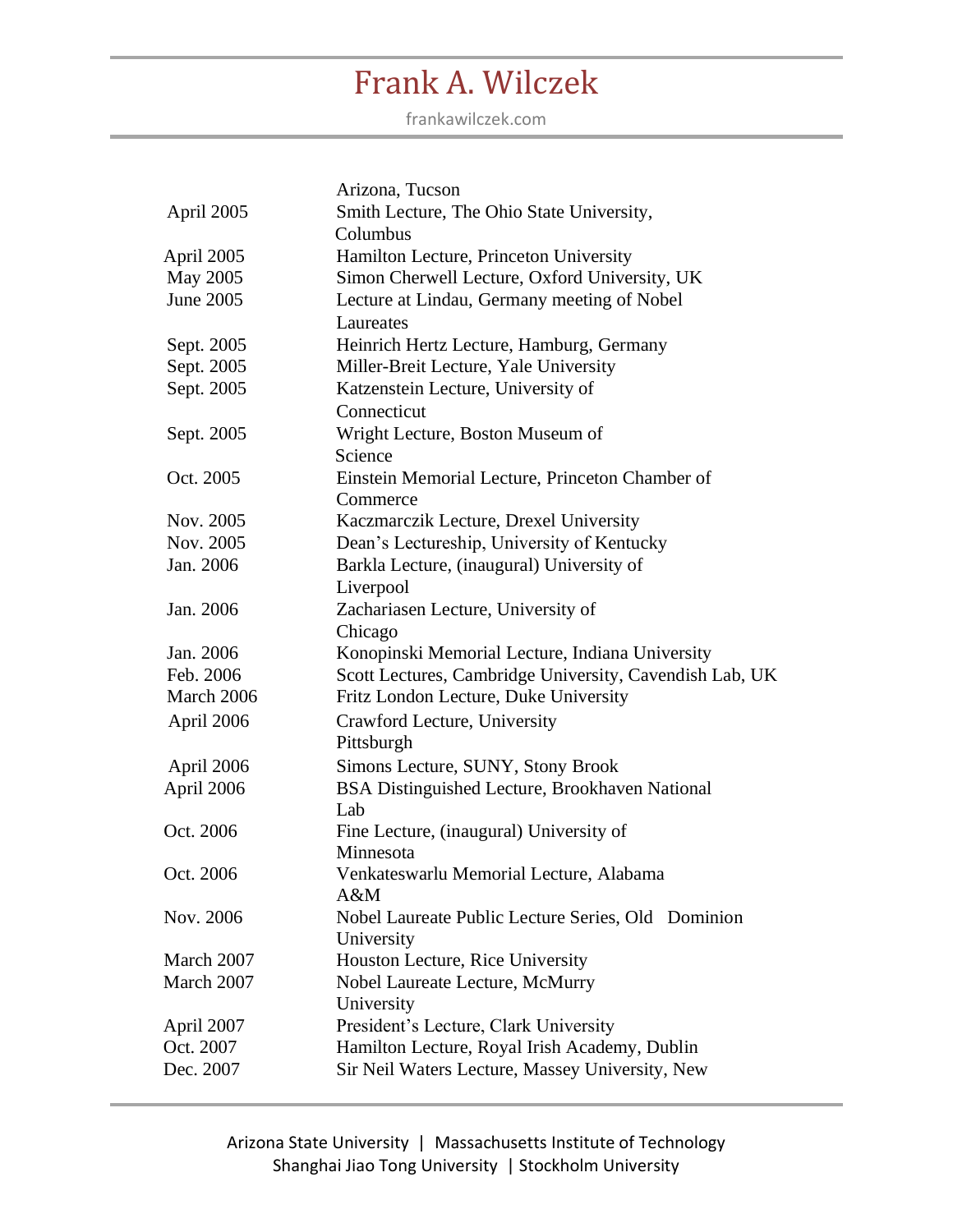|                  | Zealand                                                      |
|------------------|--------------------------------------------------------------|
| March 2008       | Grandes Conf'erences, Ecole Normale Sup'erieure              |
| <b>May 2008</b>  | Dirac Lecture, Cambridge                                     |
|                  | University                                                   |
| Oct. 2008        | de Sitter Lectures, Groningen                                |
|                  | (Inaugural)                                                  |
| Oct. 2008        | Distinguished Lecture Series, University of Wisconsin,       |
|                  | (LaCrosse)                                                   |
| Oct. 2008        | Ta-You Wu Lecture, University of Michigan                    |
| Feb. 2009        | Siemens Foundation Lecture/Seminar,                          |
|                  | (Munich)                                                     |
| Oct. 2009        | Einstein Lectures, (Inaugural) Bern                          |
| Jan. 2010        | Origins Lecture, Arizona State                               |
|                  | University                                                   |
| March 2010       | Oppenheimer Lecture, Berkeley                                |
| Nov. 2010        | Louis Clark Vanuxem Lecture Series, Princeton                |
| Feb. 2011        | Darwin College Lecture Series, Cambridge University, UK      |
| April 2011       | George Gamow Memorial Lecture, University of Colorado,       |
|                  | <b>Boulder</b>                                               |
| April 2011       | Lightner-Sams Lecture, Southern Methodist University, Dallas |
| Nov. 2011        | Boltzmann Lecture, University Wien, Vienna                   |
| Sept. 2012       | Royal Academy Nobel Laureate Lecture,                        |
|                  | Copenhagen                                                   |
| Oct. 2012        | Hubert James Lecture, Purdue University                      |
| April 2013       | Frontiers of Physics Lecture, University of California,      |
|                  | Davis                                                        |
| May 2013         | Arnold Sommerfeld Lectures Series, ASC, Munich, GR           |
| <b>July 2013</b> | Majorana Lecture, Erice, Italy                               |
| Oct. 2013        | Nobel Conference Lecture, Gustavus Adolphus                  |
|                  | College                                                      |
| Dec. 2013        | Oskar Klein Memorial Lecture, Stockholm,                     |
|                  | Sweden                                                       |
| March 2014       | Della Pietra Lectures, Simons Center, Stony Brook            |
| March 2014       | Presidential Lecture Series, University of Tulsa             |
| April 2014       | Littleton-Franklin Lecture, Auburn University                |
| Oct. 2014        | Huang Changfeng Distinguished Lecture, Tsinghua              |
|                  | University, Beijing, China                                   |
| Oct. 2014        | Centennial Lecture, Beijing University                       |
|                  | China                                                        |
| Feb. 2015        | <b>Frederick Reines Memorial Lecture</b>                     |
|                  | (Inaugural) University of California, Irvine                 |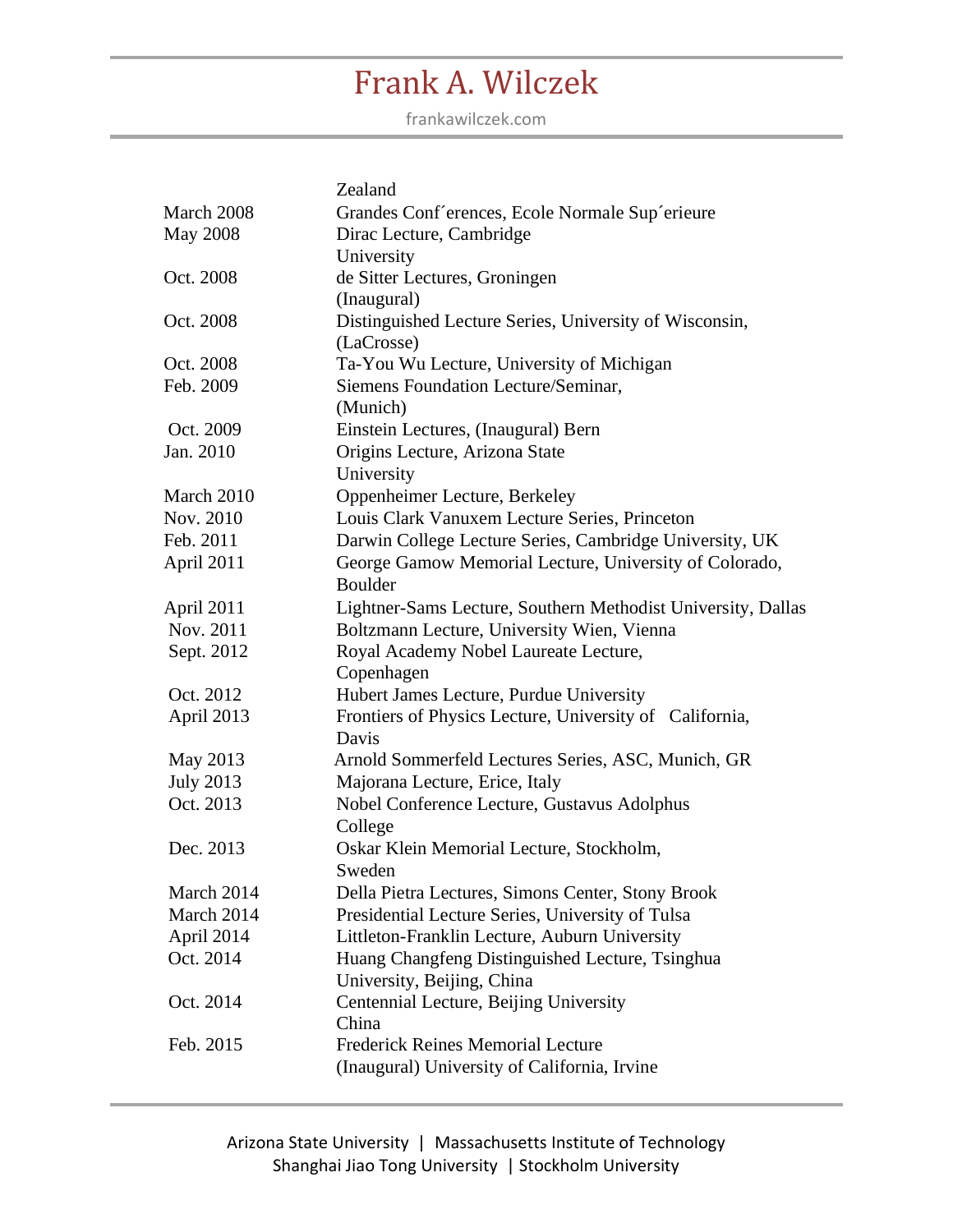frankawilczek.com

| March 2015 | Andrew Chamberlain Memorial Lecture, Cambridge University,<br>UK           |
|------------|----------------------------------------------------------------------------|
| May 2015   | Address at Brown University "Imagining 250 Years in Physics"               |
| Nov. 2015  | Address at Royal Society Symposium "150 Years of the Maxwell<br>Equations" |
| Sept. 2016 | Richard E. Prange Lecture, University of Maryland                          |
|            | "Some intersections of Art and Science"                                    |
| Sept. 2016 | MIT Joint Quantum Institute seminar, "Anyons"                              |
| Jan. 2017  | Public lecture, Arizona State University, "Materiality of<br>Vacuum"       |
| Feb. 2017  | Bhaumik lecture, UCLA "Augmenting Reality: Axions,                         |
|            | Anyons, and Entangled Histories"                                           |
| Nov. 2017  | Nobel Public Lecture, Science Centre,                                      |
|            | Singapore, "Dark matter",                                                  |
| Feb. 2018  | 2018 Lawrence Symposium "14 Questions about time"                          |
| May. 2018  | Public Lecture, University of Helsinki, "The strange,                      |
|            | unfinished story of time reversal"                                         |
| May. 2020  | Shanghai Jiao Tong University                                              |
|            | 150th Master Distinguished Lecture, "Quanta of the third kind:<br>Anyons"  |
| June.2021  | Herzberg Memorial Public Lecture                                           |
| March 2022 | Weinberg Memorial Public Lecture                                           |

### Editorial and Advisory Boards:

| 1978-1982          | High Energy Advisory Committee, Brookhaven<br>National Lab.           |
|--------------------|-----------------------------------------------------------------------|
| Nov. 1981-1997     | Editorial Board, Zeitschrift für Physik C                             |
|                    | July 1985-Sept. 1989 Editorial Committee, Annual Reviews of Nuclear & |
|                    | Particle Science                                                      |
| 1986-1988          | D.O.E. High Energy Physics Advisory Panel (HEPAP)                     |
| Jan. 1987-2003     | <b>Oversight Committee, Theoretical Physics Institute</b>             |
|                    | (University of Minnesota)                                             |
| Jan. 1988-May 1991 | Monthly "Article Alert" Column for The Scientist                      |
| Sept. 1989-1992    | <b>ITP Advisory Board (Santa Barbara)</b>                             |
| March 1993-1998    | Sloan Foundation Research Fellowship                                  |
|                    | Committee                                                             |
| March 1999-2000    | <b>International Review Committee for</b>                             |
|                    |                                                                       |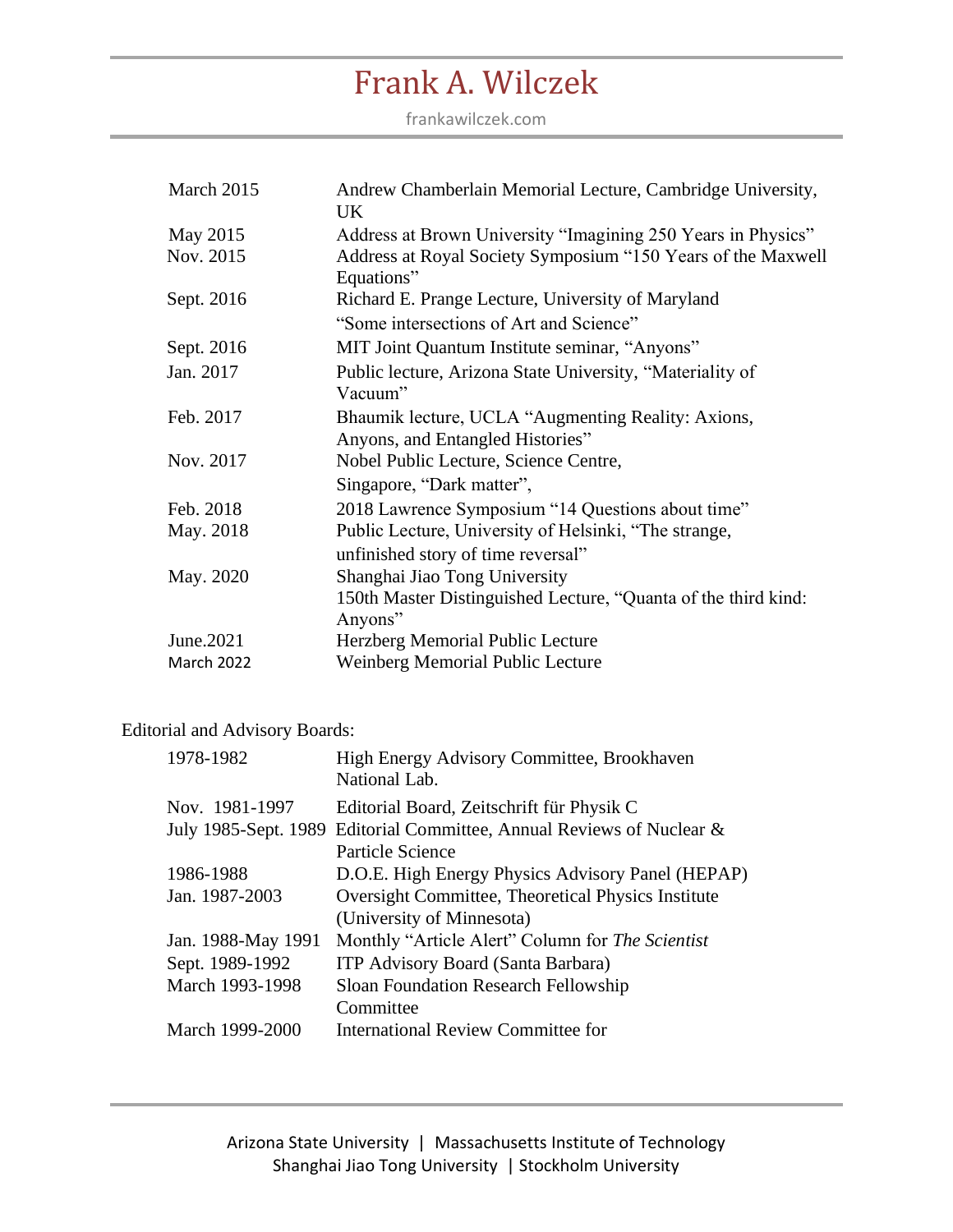frankawilczek.com

|                     | Presidential Science Chairs, Santiago,                       |
|---------------------|--------------------------------------------------------------|
|                     | Chile                                                        |
| Sept. 2001-2012     | Editor in Chief, Annals of Physics                           |
| Jan. 2002-2008      | Science Policy Committee, (CERN)                             |
| Jan. 2002-          | Editoral Advisor, Daedalus                                   |
| Jan. 2003-June 2007 | Scientific Advisory Committee, Perimeter ITP,                |
|                     | (Waterloo, Canada)                                           |
| Sept. 2006-         | Board of Governors, New York Academy of Sciences             |
| Oct. 2008-          | Board of Trustees, Society for Science and the Public        |
| Sept. 2012-         | Scientific Advisory Board, Niels Bohr International Academy, |
|                     | Copenhagen                                                   |

Patents:

U.S. Patent Number: 10,089,900 (Serial No.: 15/314,810) Title: Systems and methods for expanding human perception Grant Date: October 2, 2018 Inventors: Frank Wilczek et al. Owner: WOLFCUB VISION, INC. L&A Reference: W2050-7000US

U.S. Patent Number: 10,049,535 (Serial No.: 15/487,725) Title: UV Gap-Spotter Grant Date: August 14,2018 Inventors: Frank Wilczek et al. Owner: WOLFCUB VISION, INC. L&A Reference: W2050-700110

U.S. Patent Number: 5023833 Title: [Feed forward neural network for unary associative memory](https://patents.justia.com/patent/5023833) Grant Date: June 11, 1991 Inventors: Eric B. Baum, John E. Moody, Frank A. Wilczek Assignee: California Institute of Technology